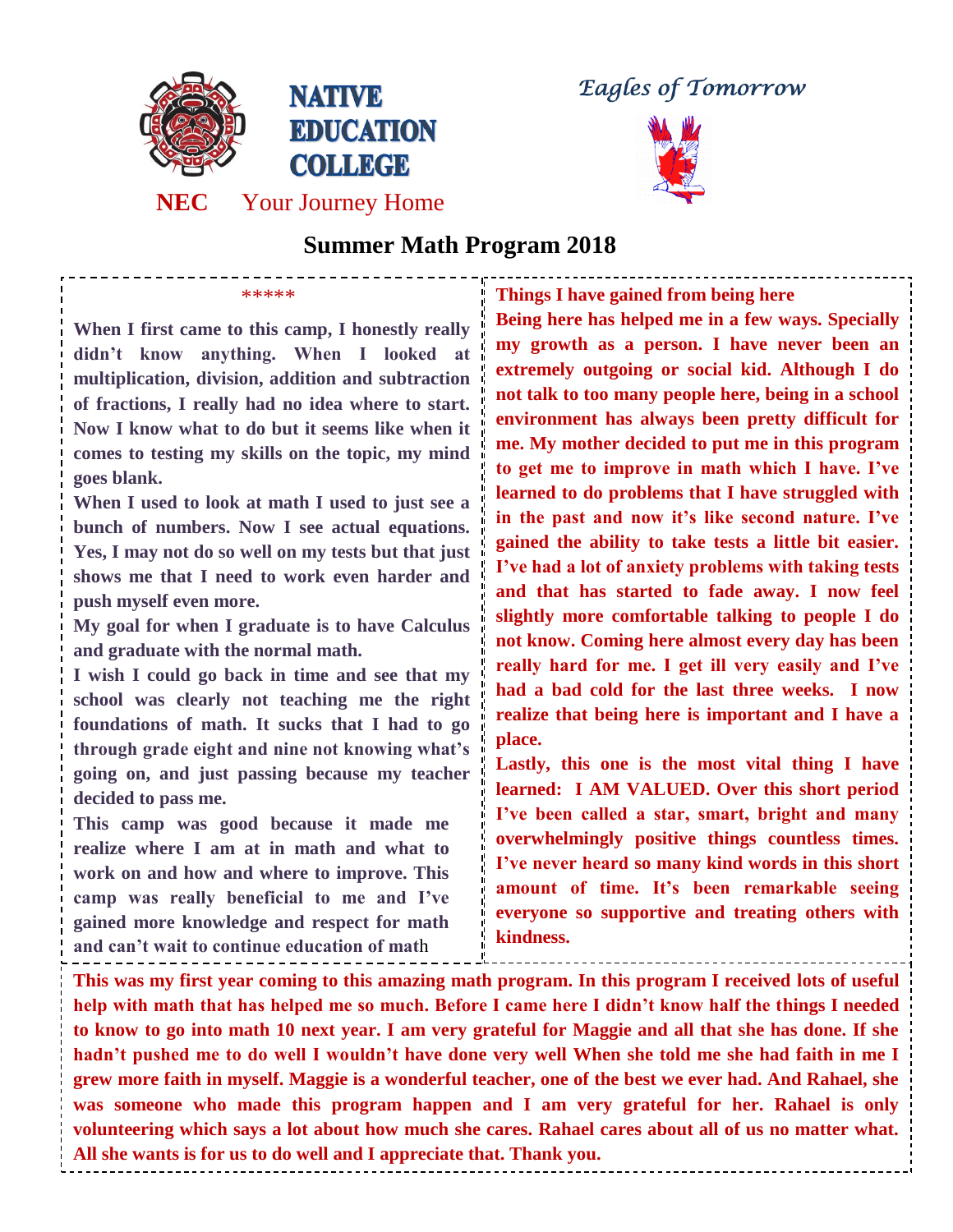## **"***MATH YES WE CAN" - REFLECTIONS*

II

∥!

ıl

## \*\*\*\*\*

**Since I have joined this camp, my math skills have improved so much. I know my times tables by heart. I understand exponents, variables, fractions, and mixed numbers and complex fractions.** The food provided is awesome since I usually don't have time to have breakfast at home, the noodles are my favorite! Since this camp is a thing that gives me a reason to get out of the II house.

**I enjoyed reading the curious incident of the dog in the night time, which is surprising cause I hate reading. THANK YOU!!!**

\*\*\*\*\*

**I came here to help me go to college and help me in school.** This program helps me a lot this summer like with my multiplication and being ahead in school now. It also gave me money for it so that made me stay here and work.

**This program made my life feel so much better because I wasn't so good at math last year and I felt horrible. I never felt so smart this year and now I can outsmart my grade 9 friends.**

And I hope you have a wonderful school year and I'll see if I can come next year. I can't wait for high school.

\*\*\*\*\*

There are several reasons as to why I decided to partake in this program. Not only did it give me something to do over the summer, it gave me the chance to improve my math skills before school starts in September.

**If I were not in this program, I would most likely be sleeping my days away, perishing in the heart. Being here has given me the chance to improve my math and meet many new people.** The tutors are very nice as well, as they provide help and assistance when needed and are very patient.

I also appreciate the hours on which this programs run  $(9.00 - 1.00)$ . It makes me feel as if I've done something with my day and feels more complete and worthwhile than compared to a 2 hour program.

Overall, this program has helped me improve my math, helped me meet new people and aided me in escaping the heat. I've learned lots and would love to comeback.

**This program has helped me not just academically but socially as well. The program has so many great benefits like making new friends, getting credit for classes getting help and gathering new knowledge.** Before I attended this program I was shy and unwilling to talk to new people but throughout the program I have gained the confidence to try and be more social even outside of the class. This program has also given me hope for the next school year to try and work more efficiently and be hard working. I would recommend this program to anyone that's suffering with math and socializing.

## \*\*\*\*\*

As a student who participated in this program, I have gathered some positive feedback. **Considering I have registered into this program before, I have realized that it has given me the opportunity to not only get credit but I have also had the chance to meet a lot of new people.** I have found that this program provides the one-on-one working technique when I ask. Since there are more teachers, I was able to have consistent help when required. **I am also very grateful that there is food and snacks provided, considering it is a non-profit program.** This program also runs at a reasonable and convenient time, which I like because I still have time to enjoy my summer.